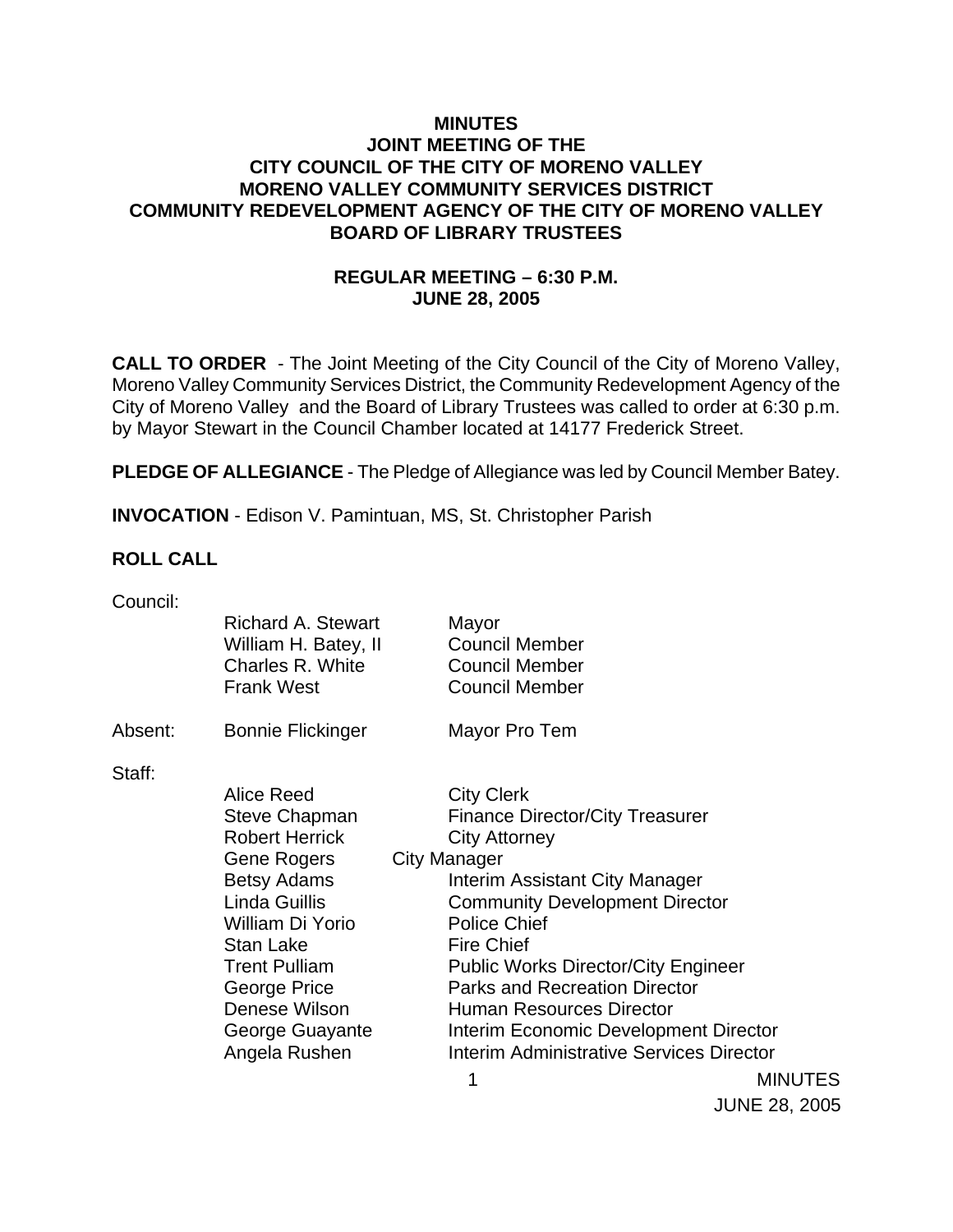## **JOINT CONSENT CALENDARS (SECTIONS A-D) OF THE CITY COUNCIL OF THE CITY OF MORENO VALLEY, MORENO VALLEY COMMUNITY SERVICES DISTRICT, COMMUNITY REDEVELOPMENT AGENCY OF THE CITY OF MORENO VALLEY AND THE BOARD OF LIBRARY TRUSTEES**

Mayor Stewart opened the agenda items for the Consent Calendars for public comments, there being none, public comments were closed.

## **A. CONSENT CALENDAR** - **CITY COUNCIL**

- A1. ORDINANCES FIRST READING BY TITLE ONLY Waived reading of all Ordinance Introductions and read by title only.
- A2. WARRANT REPORT (Report of: Finance Department) Recommendation: Adopt Resolution No. 2005-51, approving the Warrant Report, dated May 2005, in the total amount of \$15,259,988.76.

Resolution No. 2005-51

 A Resolution of the City Council of the City of Moreno Valley, California, Approving the Warrant Report Dated May 31, 2005

- A3. APPROVAL OF THE 2005 REVISED TEN-YEAR CAPITAL PLAN (Report of: Public Works Department) Recommendation: Approve and adopt the 2005 Revised Ten-Year Capital Plan contingent upon FY 2005/2006 Budget revisions; and by motion make the following findings by reference to the 2005 Revised Ten-Year Capital Plan in accordance with the Mitigation Fee Act, that portion of each development impact fee fund remaining unexpended: a) the purpose, to which each fee is to be put, has been fully identified; b) a reasonable relationship between the fee and the purpose for which it is charged has been fully demonstrated; c) all sources and amounts of funding anticipated to complete financing incomplete improvements as described in the Act have been adequately identified for those funds if used to finance public facilities; the facilities have been identified in the plan and in other public documents which identify the public facilities for which the fee is charged; and d) the approximate dates on which the funding, as determined by a reasonable relationship between each fee's use and the type of development project on which each fee is imposed, is expected to be deposited into the appropriate fund and/or expended for its defined purposes, have been designated.
- A4. MAIL BALLOT PROCEEDING FOR TENTATIVE TRACT 25956 (AND ALL AFFECTED PHASES) FOR INCLUSION INTO COMMUNITY SERVICES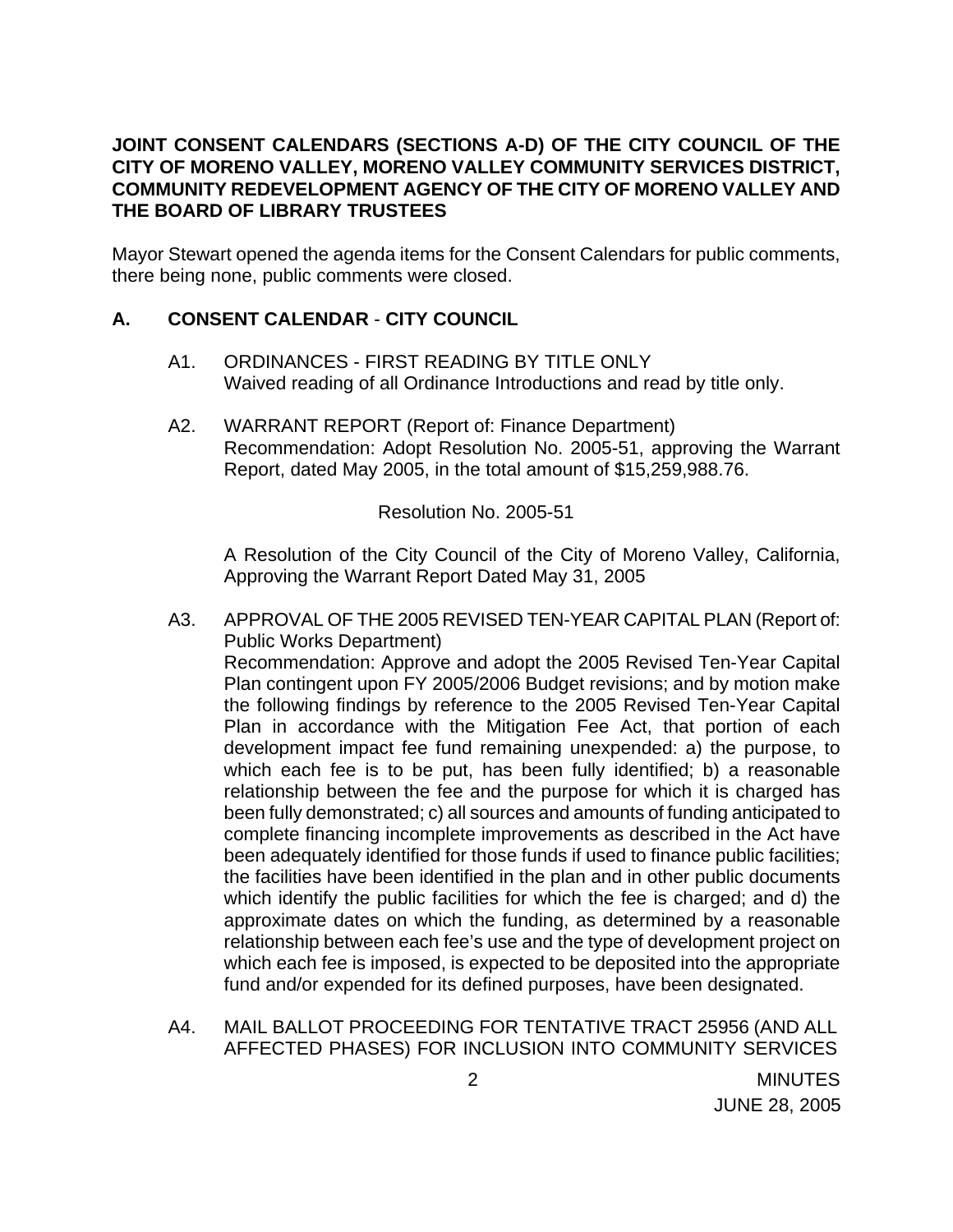DISTRICT (CSD) ZONE B (RESIDENTIAL STREET LIGHTING). SOUTH OF FIR AVENUE AND WEST OF KITCHING STREET; AND

MAIL BALLOT PROCEEDING FOR TENTATIVE TRACT 30467 (AND ALL AFFECTED PHASES) FOR INCLUSION INTO COMMUNITY SERVICES DISTRICT (CSD) ZONE B (RESIDENTIAL STREET LIGHTING). EAST OF HUBBARD STREET, WEST OF PERRIS BOULEVARD AND NORTH OF EL DORADO DRIVE; AND

MAIL BALLOT PROCEEDING FOR TENTATIVE TRACT 31149 (AND ALL AFFECTED PHASES) FOR: APPROVAL OF THE NATIONAL POLLUTANT DISCHARGE ELIMINATION SYSTEM (NPDES) REGULATORY RATE SCHEDULE – WEST OF KITCHING STREET AND NORTH OF FRAN LOU DRIVE; AND

MAIL BALLOT PROCEEDING FOR TENTATIVE TRACT 32210 (AND ALL AFFECTED PHASES) FOR: 1) INCLUSION INTO COMMUNITY SERVICES DISTRICT (CSD) ZONE B (RESIDENTIAL STREET LIGHTING) AND 2) APPROVAL OF THE NATIONAL POLLUTANT DISCHARGE ELIMINATION SYSTEM (NPDES) REGULATORY RATE SCHEDULE. NORTH OF ANGELA WAY AND WEST OF TARRANO LANE; AND

MAIL BALLOT PROCEEDING FOR TENTATIVE TRACT 30967 (AND ALL AFFECTED PHASES) FOR: 1) INCLUSION INTO COMMUNITY SERVICES DISTRICT (CSD) ZONE B (RESIDENTIAL STREET LIGHTING), 2) INCLUSION INTO CSD ZONE D (PARKWAY LANDSCAPE MAINTENANCE) AND 3) APPROVAL OF THE NATIONAL POLLUTANT DISCHARGE ELIMINATION SYSTEM (NPDES) REGULATORY RATE SCHEDULE. SOUTH OF KRAMERIA AVENUE AND EAST OF INDIAN STREET; AND MAIL BALLOT PROCEEDING FOR TENTATIVE TRACT 31424 (AND ALL AFFECTED PHASES) FOR: 1) INCLUSION INTO COMMUNITY SERVICES DISTRICT (CSD) ZONE B (RESIDENTIAL STREET LIGHTING), 2) INCLUSION INTO CSD ZONE D (PARKWAY LANDSCAPE MAINTENANCE) AND 3) APPROVAL OF THE NATIONAL POLLUTANT DISCHARGE ELIMINATION SYSTEM (NPDES) REGULATORY RATE SCHEDULE. EAST OF QUINCY STREET BETWEEN COTTONWOOD AVENUE AND EUCALYPTUS AVENUE (Report of: Public Works Department)

Recommendation: Accept public comments regarding the mail ballot proceedings for Tentative Tracts 31149, 32210, 30967 and 31424 (and all affected phases) for approval of the National Pollutant Discharge Elimination System (NPDES) Regulatory Rate Schedule.

A5. APPROVAL OF PARCEL MAP 32213 - GROVEN LANE EAST OF DAVIS STREET - SUBDIVIDER – GEORGE SALAS, 24426 GROVEN LANE, MORENO VALLEY, CA 92557 (Report of: Public Works Department) Recommendation: Approve Parcel Map 32213, authorize the City Clerk to sign the map and transmit said map to the County Recorder's Office for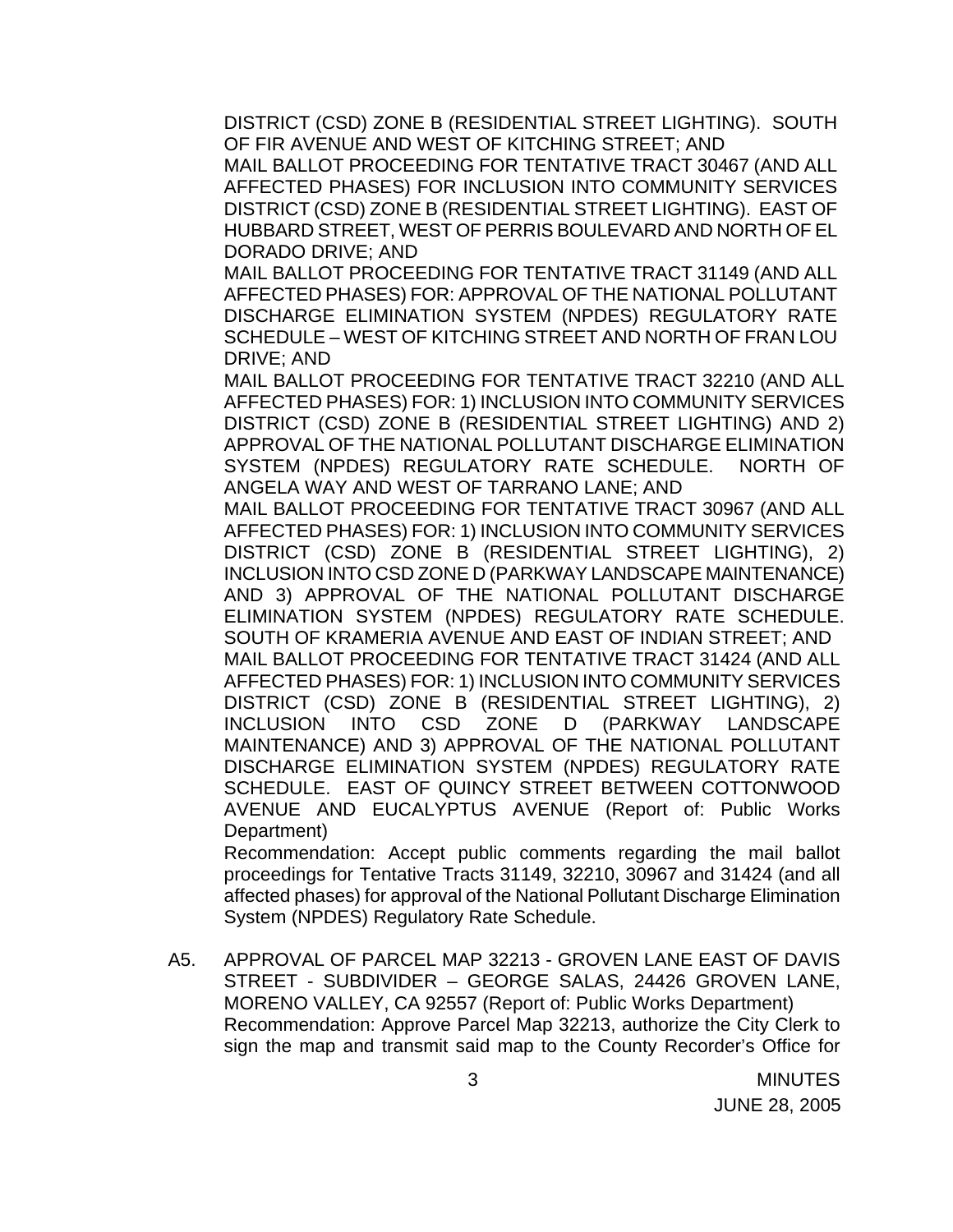recordation.

- A6. TRACT 30316 TEMPORARY EMERGENCY ACCESS ROAD, ACCEPT BONDS & AGREEMENT FOR PUBLIC IMPROVEMENTS, JOHN F. KENNEDY DRIVE, EAST OF LASSELLE STREET - SUBDIVIDER - K. HOVNANIAN FORECAST HOMES, INC., 3536 CONCOURS STREET, SUITE 100, ONTARIO, CA 91764 (Report of: Public Works Department) Recommendation: Accept the Bonds and Agreement for Public Improvements for the Temporary Emergency Access Road to Tract 30316; authorize the Mayor to execute the Agreement; and direct the City Clerk to forward the signed Agreement to the County Recorder's Office for recordation.
- A7. PA03-0066 REDUCE CASH DEPOSIT AND ADOPT RESOLUTION NO. 2005-52, A RESOLUTION OF THE CITY COUNCIL OF THE CITY OF MORENO VALLEY AUTHORIZING ACCEPTANCE OF THE PUBLIC RIGHT-OF-WAY IMPROVEMENTS AS COMPLETE AND ACCEPTING GRAHAM STREET AND BRODIAEA AVENUE INTO THE CITY MAINTAINED STREET SYSTEM – SUBDIVIDER – NATIONAL BEDDING LLC, 5401 TRILLIUM BOULEVARD, SUITE 250, HOFFMAN ESTATES, IL 60192 (Report of: Public Works Department)

 Recommendation: Approve the reduction to the Cash Deposit for PA03-0066; authorize the City Engineer to reduce the Cash Deposit; and adopt Resolution No. 2005-52 authorizing the acceptance of the public right-of-way improvements for PA03-0066 as complete and accepting Graham Street and Brodiaea Avenue into the City Maintained Street System.

#### Resolution No. 2005-52

 A Resolution of the City Council of the City of Moreno Valley, California, Authorizing the Acceptance of the Public Right-of-Way Improvements as Complete for PA03-0066, and Accepting Graham Street and Brodiaea Avenue into the City Maintained Street System

- A8. MINUTES REGULAR MEETING OF JUNE 14, 2005 (Report of: City Clerk) Recommendation: Approve as submitted.
- A9. PA04-0112 ACCEPT LETTERS OF CREDIT AND AGREEMENT FOR PUBLIC RIGHT-OF-WAY IMPROVEMENTS, EAST OF HEACOCK STREET NORTH OF CARDINAL AVENUE – SUBDIVIDER – HEACOCK AVENUE, LLC, 100 BAYVIEW CIRCLE, SUITE 310, NEWPORT BEACH, CA 92660 (Report of: Public Works Department) Recommendation: Accept the Letters of Credit and the Agreement for Public Improvements for PA04-0112; authorize the Mayor to execute the agreement; and direct the City Clerk to forward the signed agreement to the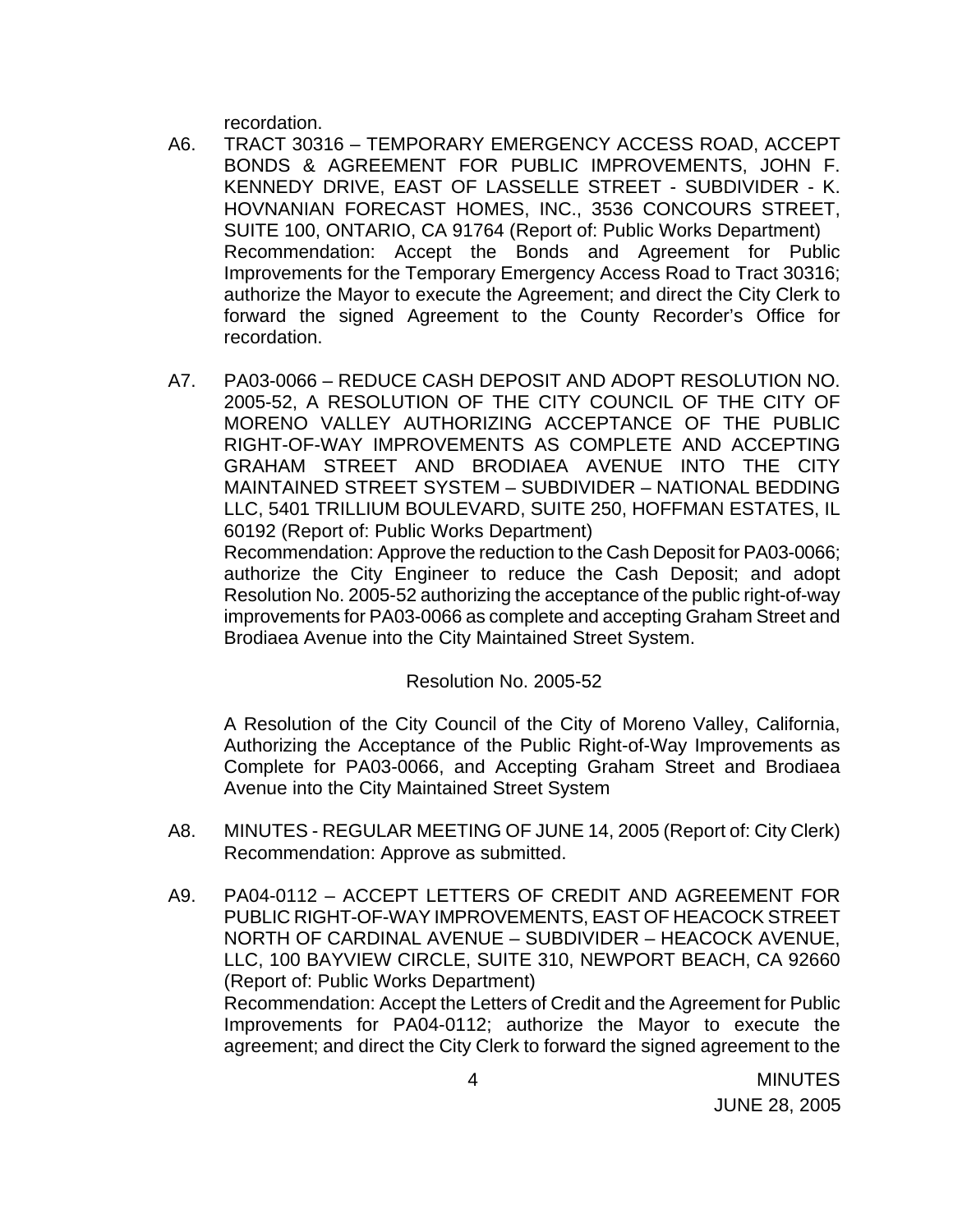County Recorder's office for recordation.

- A10. APPROVAL OF FINAL MAP 32142 CONDOMINIUM PROJECT, AND ACCEPT BONDS & AGREEMENT FOR PUBLIC RIGHT-OF-WAY IMPROVEMENTS, SOUTH OF IRIS AVENUE AND EAST OF LASSELLE STREET – SUBDIVIDER – EMPIRE LAND, LLC, 3536 CONCOURS STREET, SUITE 300, ONTARIO, CA 91764 (Report of: Public Works Department) Recommendation: Approve Final Map 32142, authorize the City Clerk to sign the map and transmit said map to the County Recorder's Office for recordation; accept the Bonds and Agreement for Public Improvements; authorize the Mayor to execute the Agreement; and direct the City Clerk to forward the signed Agreement to the County Recorder's Office for recordation.
- A11. FIFTH AMENDMENT TO AGREEMENT FOR PROFESSIONAL CONSULTANT SERVICES WITH SA ASSOCIATES (Report of: Public Works Department) Recommendation: Approve the Fifth Amendment to Agreement for Professional Consultant Services with SA Associates, 1130 West Huntington Drive, Unit 12, Arcadia, California 91007 to provide Professional Consultant Services; authorize the Mayor to execute said Fifth Amendment to Agreement for Professional Consultant Services with SA Associates; and authorize an increase in the Purchase Order to SA Associates in the amount of \$166,400, when the Fifth Amendment to Agreement for Professional Consultant Services has been signed by all parties.
- A12. WASTE MANAGEMENT OF THE INLAND EMPIRE FY 2005/2006 RATE ADJUSTMENT (Report of: Public Works Department) Recommendation: Receive and file the report on the Waste Management of the Inland Empire proposed Fiscal Year (FY) 2005/2006 Rate Adjustment.
- A13. PA02-0120 EASTGATE TEMPORARY DRIVEWAY, ACCEPT BONDS & AGREEMENT FOR PUBLIC IMPROVEMENTS, EAST SIDE OF PERRIS BOULEVARD, SOUTH OF GLOBE STREET AND NORTH OF THE PERRIS VALLEY STORM DRAIN – SUBDIVIDER – GALENA STREET DEVELOPMENT, LLC, 18101 VON KARMAN AVENUE, SUITE 120, IRVINE, CA 92612 (Report of: Public Works Department) Recommendation: Accept the Bonds and Agreement for Public Improvements for the Eastgate Temporary Driveway to PA02-0120; authorize the Mayor to execute the Agreement; and direct the City Clerk to forward the signed Agreement to the County Recorder's Office for recordation.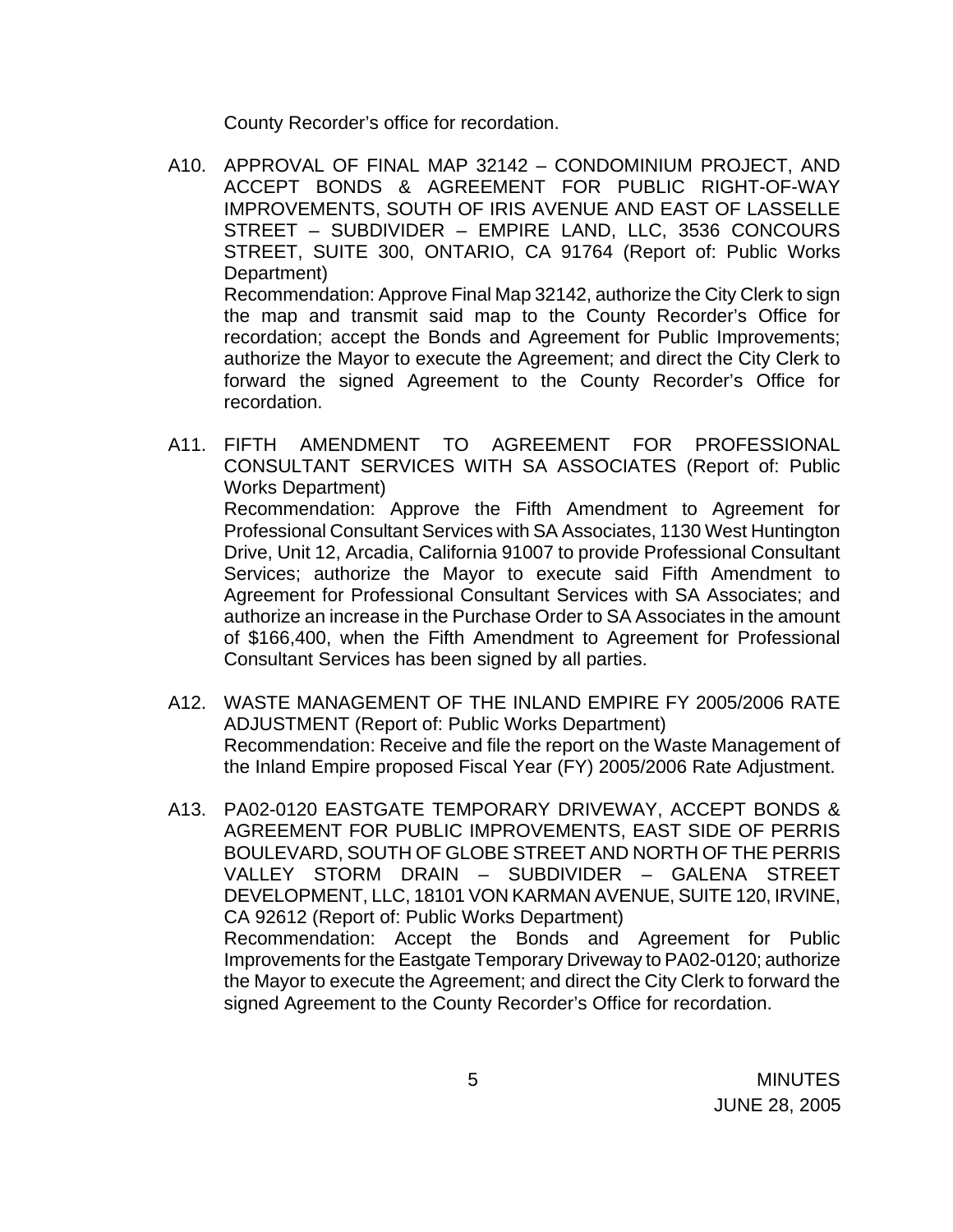A14. REQUEST TO ADOPT RESOLUTION NUMBER 2005-55 TO ESTABLISH A 4-WAY STOP AT THE INTERSECTION OF ELSWORTH STREET AND BAY AVENUE (Report of: Public Works Department) Recommendation: Adopt Resolution No. 2005-55 to establish 4-way stop controls at the intersection of Elsworth Street and Bay Avenue.

#### Resolution No. 2005-55

A Resolution of the City Council of the City of Moreno Valley Establishing Stop Controls for North and South Bound Traffic on Elsworth Street at Bay Avenue

- A15. TRACT 29920 ACCEPT AGREEMENT AND BONDS FOR PUBLIC RIGHT-OF-WAY IMPROVEMENTS FOR UTILITY ELECTRICAL INFRASTRUCTURE – SOUTH SIDE OF IRIS AVENUE, EAST OF LASSELLE STREET – SUBDIVIDER - CHT INVESTMENT, LLC, 1000 DOVE STREET, SUITE 100, NEWPORT BEACH, CA 92660 (Report of: Public Works Department) Recommendation: Accept the bonds and Agreement for Public Improvements for Utility Electrical Infrastructure for Tract 29920; authorize the Mayor to execute the agreement; and direct the City Clerk to forward the signed agreement to the County Recorder's office for recordation.
- A16. IMPLEMENTATION AGREEMENT WITH CITY OF RIVERSIDE REGARDING FIRE STATION #6 (Report of: City Manager) – Material not available at time at printing to be provided under separate cover.
- A17. AUTHORIZATION TO CLOSE PUBLIC STREETS FOR THE INDEPENDENCE DAY FESTIVITIES ON MONDAY, JULY 4, 2005 (Report of Parks & Recreation Department) Recommendation: Staff recommends that City Council:

1. Authorize the closure of the following streets between the hours of 7:00 a.m. and 12:00 noon for the purpose of conducting the Fourth of July Parade scheduled to take place on July 4, 2005.

- a. TownGate Boulevard between Frederick Street, Eucalyptus Avenue and Memorial Way;
- b. Frederick Street between Centerpointe Drive and Cactus Avenue;
- c. Cottonwood Avenue between Pan Am Boulevard and Dunhill Drive:
- d. Eucalyptus Avenue between Pan Am Boulevard and Kochi Drive;
- e. Dracaea Avenue between Pan Am Boulevard and Kochi Drive;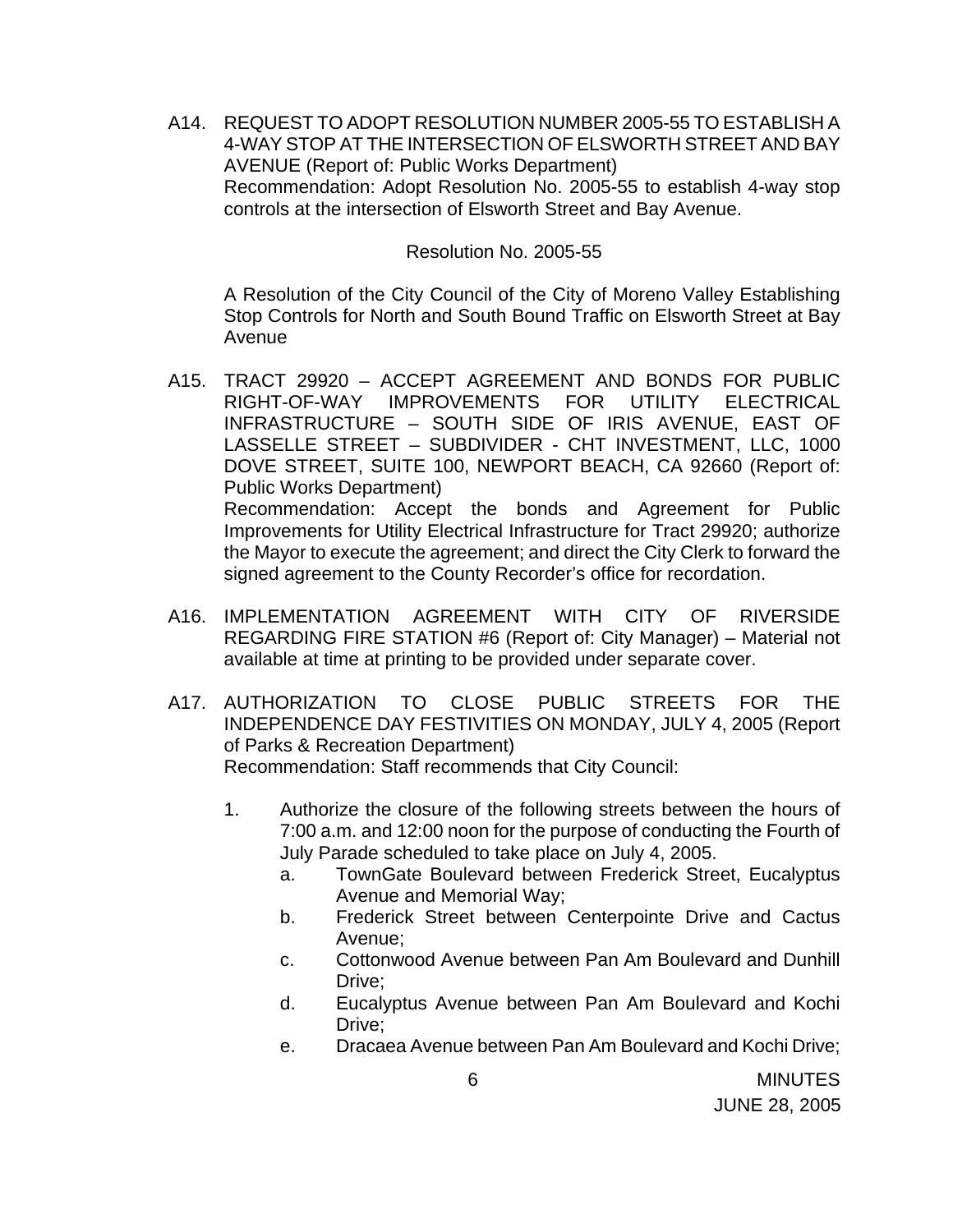- f. Atlantic Circle east of Frederick Street;
- g. Brabham Street between Frederick Street and Andretti Street;
- h. TownGate Boulevard between Frederick Street and Heritage Way;
- i. Bay Avenue between Kristina Court and Courage Street;
- j. Alessandro Boulevard between Chagall Court and Elsworth Street;
- k. Resource Way between Frederick Street and Corporate Way;
- l. Corporate Way between Calle San Juan de Los Lagos and Resource Way;
- m. Calle San Juan de Los Lagos between Frederick Street and Veterans Way;
- n. Veterans Way between Cactus Avenue and Alessandro Boulevard; and
- o. Heritage Way between TownGate Boulevard and Town Circle.
- 2. Authorize the closure of the following streets to through traffic, to remain open only to residents, between the hours of 11:00 a.m. and 9:00 p.m. for the purpose of conducting the Fourth of July Festival and Fireworks Program scheduled to take place on July 4, 2005.
	- a. Petaluma Avenue between Napa Valley and Morrison Street;
	- b. Napa Valley between Dracaea Avenue and Petaluma Avenue;
	- c. Lakeport Drive at Cottonwood Avenue;
	- d. Burney Pass Drive between Cottonwood Avenue and Dracaea Avenue;
	- e. Rockport Drive between Yuba Pass Road and Morrison Street;
	- f. Dracaea Avenue between Morrison Street and Nason Street;
	- g. Letterman Street at Cottonwood Avenue;
	- h. Athletics Drive at Cottonwood Avenue; and
	- i. Mascot Lane at Dracaea Avenue.

The streets closed to through traffic are to prevent overflow parking from the fireworks program into residential areas. Also, for a short period and immediately following the fireworks display, staff recommends that the City Council authorize one-way traffic on various streets in the vicinity of Morrison Park as directed by the Moreno Valley Police Department.

#### **B. CONSENT CALENDAR** - **COMMUNITY SERVICES DISTRICT**

B1. ORDINANCES - FIRST READING BY TITLE ONLY Waived reading of all Ordinance Introductions and read by title only.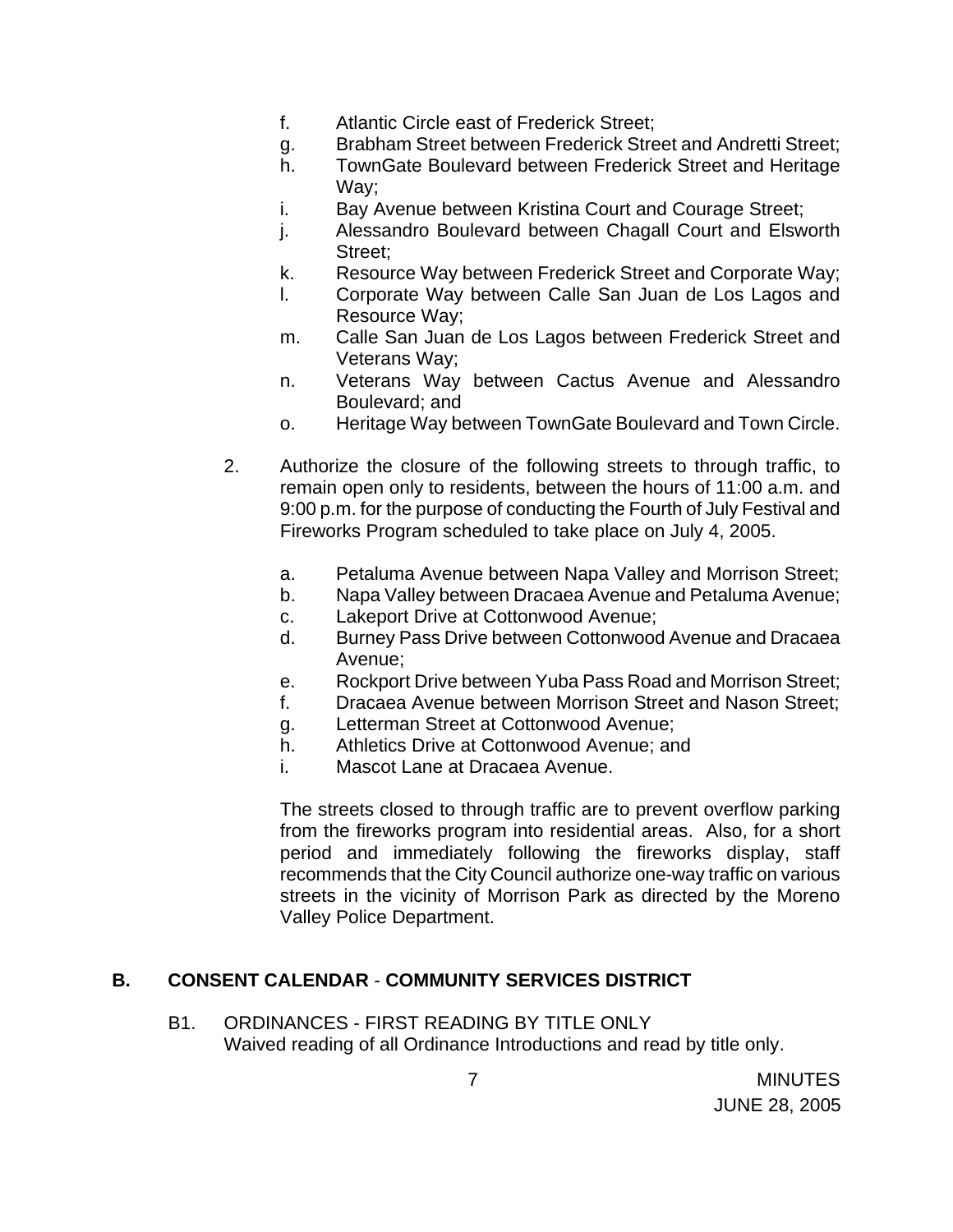B2. AUTHORIZATION TO AWARD THE CONSTRUCTION CONTRACT FOR THE INSTALLATION OF STREET TREE LANDSCAPING FOR TRACTS 13576, 19080, 19081 AND ALL AFFECTED PHASES (Report of: Public Works Department)

Recommendation: Award the construction contract for the installation of street tree landscaping for Tracts 13576, 19080, 19081, and all affected phases to America West Landscape, Inc., 12328 Woodruff Avenue, Downey, CA 90241, as the lowest responsible bidder; authorize the Mayor, acting in the Mayor's capacity as Board President of the CSD to execute a contract with America West Landscape, Inc.; and authorize the issuance of a Purchase Order for America West Landscape, Inc. in the amount of \$127,658.25 (the bid amount plus 10% contingency) for the street tree installation project for Tracts 13576, 19080, 19081, and all affected phases (Account No. 121.85620.7200) when the contract has been signed by all parties.

B3. MAIL BALLOT PROCEEDING FOR **TENTATIVE TRACT 25956** (AND ALL AFFECTED PHASES) FOR INCLUSION INTO COMMUNITY SERVICES DISTRICT (CSD) ZONE B (RESIDENTIAL STREET LIGHTING). SOUTH OF FIR AVENUE AND WEST OF KITCHING STREET; AND MAIL BALLOT PROCEEDING FOR **TENTATIVE TRACT 30467** (AND ALL AFFECTED PHASES) FOR INCLUSION INTO COMMUNITY SERVICES DISTRICT (CSD) ZONE B (RESIDENTIAL STREET LIGHTING). EAST OF HUBBARD STREET, WEST OF PERRIS BOULEVARD AND NORTH OF EL DORADO DRIVE; AND

MAIL BALLOT PROCEEDING FOR **TENTATIVE TRACT 31149** (AND ALL AFFECTED PHASES) FOR: APPROVAL OF THE NATIONAL POLLUTANT DISCHARGE ELIMINATION SYSTEM (NPDES) REGULATORY RATE SCHEDULE – WEST OF KITCHING STREET AND NORTH OF FRAN LOU DRIVE; AND

MAIL BALLOT PROCEEDING FOR **TENTATIVE TRACT 32210** (AND ALL AFFECTED PHASES) FOR: 1) INCLUSION INTO COMMUNITY SERVICES DISTRICT (CSD) ZONE B (RESIDENTIAL STREET LIGHTING) AND 2) APPROVAL OF THE NATIONAL POLLUTANT DISCHARGE ELIMINATION SYSTEM (NPDES) REGULATORY RATE SCHEDULE. NORTH OF ANGELA WAY AND WEST OF TARRANO LANE; AND

MAIL BALLOT PROCEEDING FOR **TENTATIVE TRACT 30967** (AND ALL AFFECTED PHASES) FOR: 1) INCLUSION INTO COMMUNITY SERVICES DISTRICT (CSD) ZONE B (RESIDENTIAL STREET LIGHTING), 2) INCLUSION INTO CSD ZONE D (PARKWAY LANDSCAPE MAINTENANCE) AND 3) APPROVAL OF THE NATIONAL POLLUTANT DISCHARGE ELIMINATION SYSTEM (NPDES) REGULATORY RATE SCHEDULE. SOUTH OF KRAMERIA AVENUE AND EAST OF INDIAN STREET; AND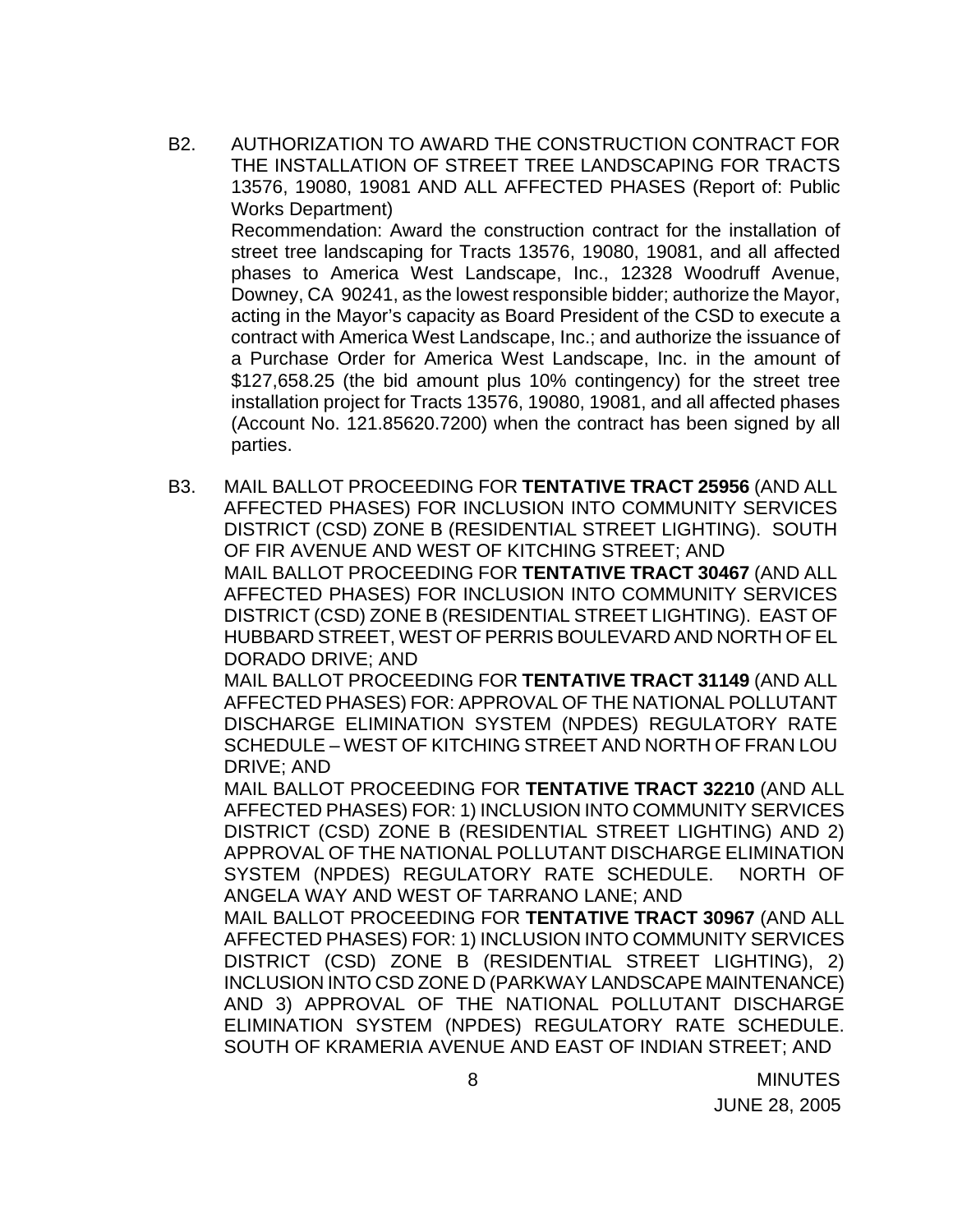MAIL BALLOT PROCEEDING FOR TENTATIVE TRACT 31424 (AND ALL AFFECTED PHASES) FOR: 1) INCLUSION INTO COMMUNITY SERVICES DISTRICT (CSD) ZONE B (RESIDENTIAL STREET LIGHTING), 2) INCLUSION INTO CSD ZONE D (PARKWAY LANDSCAPE MAINTENANCE) AND 3) APPROVAL OF THE NATIONAL POLLUTANT DISCHARGE ELIMINATION SYSTEM (NPDES) REGULATORY RATE SCHEDULE. EAST OF QUINCY STREET BETWEEN COTTONWOOD AVENUE AND EUCALYPTUS AVENUE (Report of: Public Works Department) Recommendation: Accept public comments regarding the mail ballot

proceedings for Tentative Tracts 25956, 30467, 32210 (and all affected phases) for inclusion into Community Services District (CSD) Zone B (Residential Street Lighting); and Tentative Tracts 30967 and 31424 (and all affected phases) for inclusion into Community Services District (CSD) Zone B (Residential Street Lighting) and inclusion into CSD Zone D (Parkway Landscape Maintenance).

- B4. MINUTES REGULAR MEETING OF JUNE 14, 2005 (Report of: City Clerk) Recommendation: Approve as submitted.
- B5. AUTHORIZATION TO CLOSE PUBLIC STREETS FOR THE INDEPENDENCE DAY FESTIVITIES ON MONDAY, JULY 4, 2005 (Report of Parks & Recreation Department) Recommendation: Staff recommends that the President and Board of Directors of the Moreno Valley Community Services District:
	- 1. Authorize the closure of the following streets between the hours of 7:00 a.m. and 12:00 noon for the purpose of conducting the Fourth of July Parade scheduled to take place on July 4, 2005.
		- a. TownGate Boulevard between Frederick Street, Eucalyptus Avenue and Memorial Way;
		- b. Frederick Street between Centerpointe Drive and Cactus Avenue;
		- c. Cottonwood Avenue between Pan Am Boulevard and Dunhill Drive;
		- d. Eucalyptus Avenue between Pan Am Boulevard and Kochi Drive;
		- e. Dracaea Avenue between Pan Am Boulevard and Kochi Drive;
		- f. Atlantic Circle east of Frederick Street;
		- g. Brabham Street between Frederick Street and Andretti Street;
		- h. TownGate Boulevard between Frederick Street and Heritage Way;
		- i. Bay Avenue between Kristina Court and Courage Street;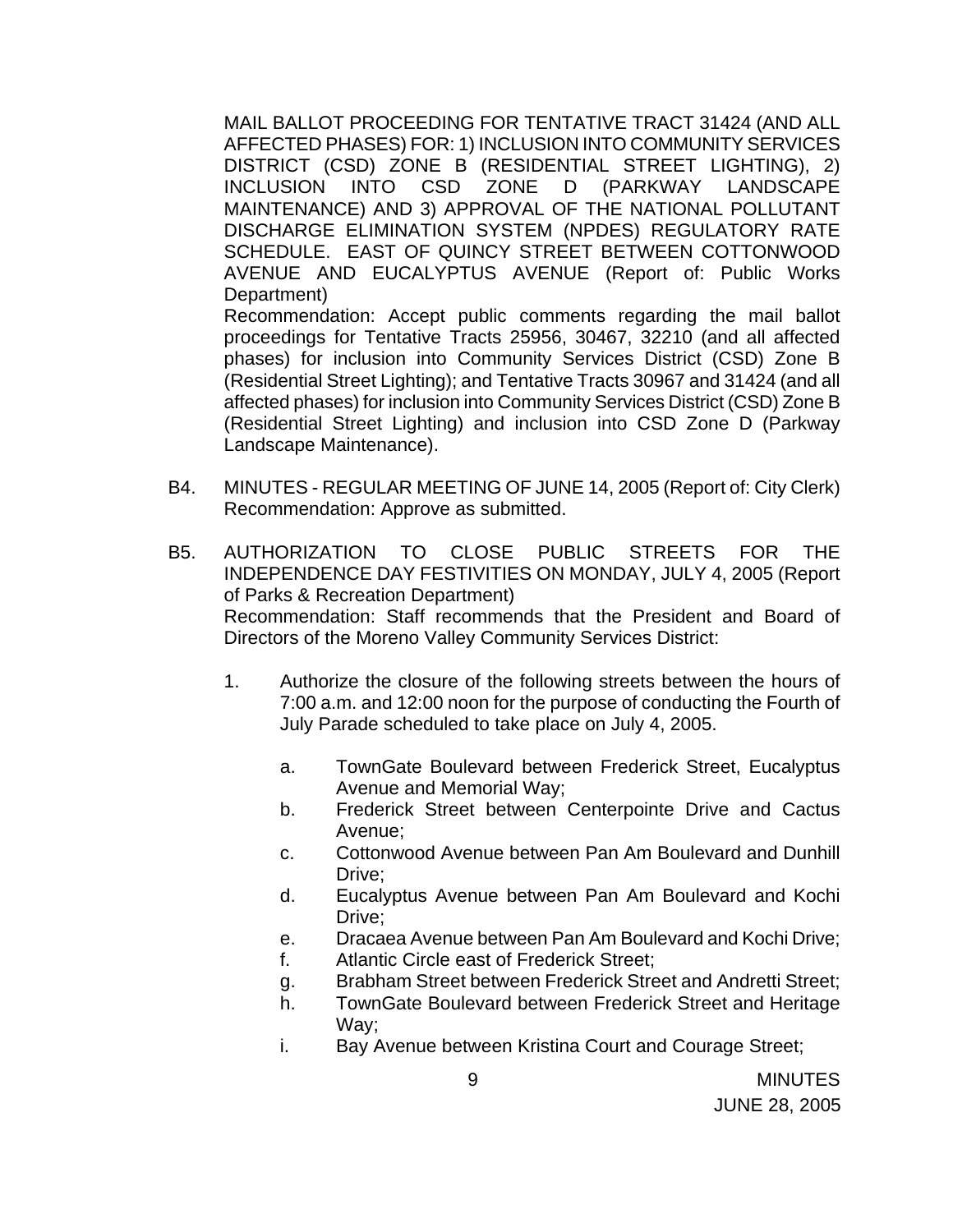- j. Alessandro Boulevard between Chagall Court and Elsworth Street;
- k. Resource Way between Frederick Street and Corporate Way;
- l. Corporate Way between Calle San Juan de Los Lagos and Resource Way;
- m. Calle San Juan de Los Lagos between Frederick Street and Veterans Way;
- n. Veterans Way between Cactus Avenue and Alessandro Boulevard; and
- o. Heritage Way between TownGate Boulevard and Town Circle.
- 2. Authorize the closure of the following streets to through traffic, to remain open only to residents, between the hours of 11:00 a.m. and 9:00 p.m. for the purpose of conducting the Fourth of July Festival and Fireworks Program scheduled to take place on July 4, 2005.
	- a. Petaluma Avenue between Napa Valley and Morrison Street;
	- b. Napa Valley between Dracaea Avenue and Petaluma Avenue;
	- c. Lakeport Drive at Cottonwood Avenue;
	- d. Burney Pass Drive between Cottonwood Avenue and Dracaea Avenue;
	- j. Rockport Drive between Yuba Pass Road and Morrison Street;
	- k. Dracaea Avenue between Morrison Street and Nason Street;
	- l. Letterman Street at Cottonwood Avenue;
	- m. Athletics Drive at Cottonwood Avenue; and
	- n. Mascot Lane at Dracaea Avenue.

 The streets closed to through traffic are to prevent overflow parking from the fireworks program into residential areas. Also, for a short period and immediately following the fireworks display, staff recommends that the City Council authorize one-way traffic on various streets in the vicinity of Morrison Park as directed by the Moreno Valley Police Department.

## **C. CONSENT CALENDAR** - **COMMUNITY REDEVELOPMENT AGENCY**

- C1. ORDINANCES FIRST READING BY TITLE ONLY Waived reading of all Ordinance Introductions and read by title only.
- C2. MINUTES REGULAR MEETING OF JUNE 14, 2005 (Report of: City Clerk) Recommendation: Approve as submitted.

## **D. CONSENT CALENDAR** - **BOARD OF LIBRARY TRUSTEES**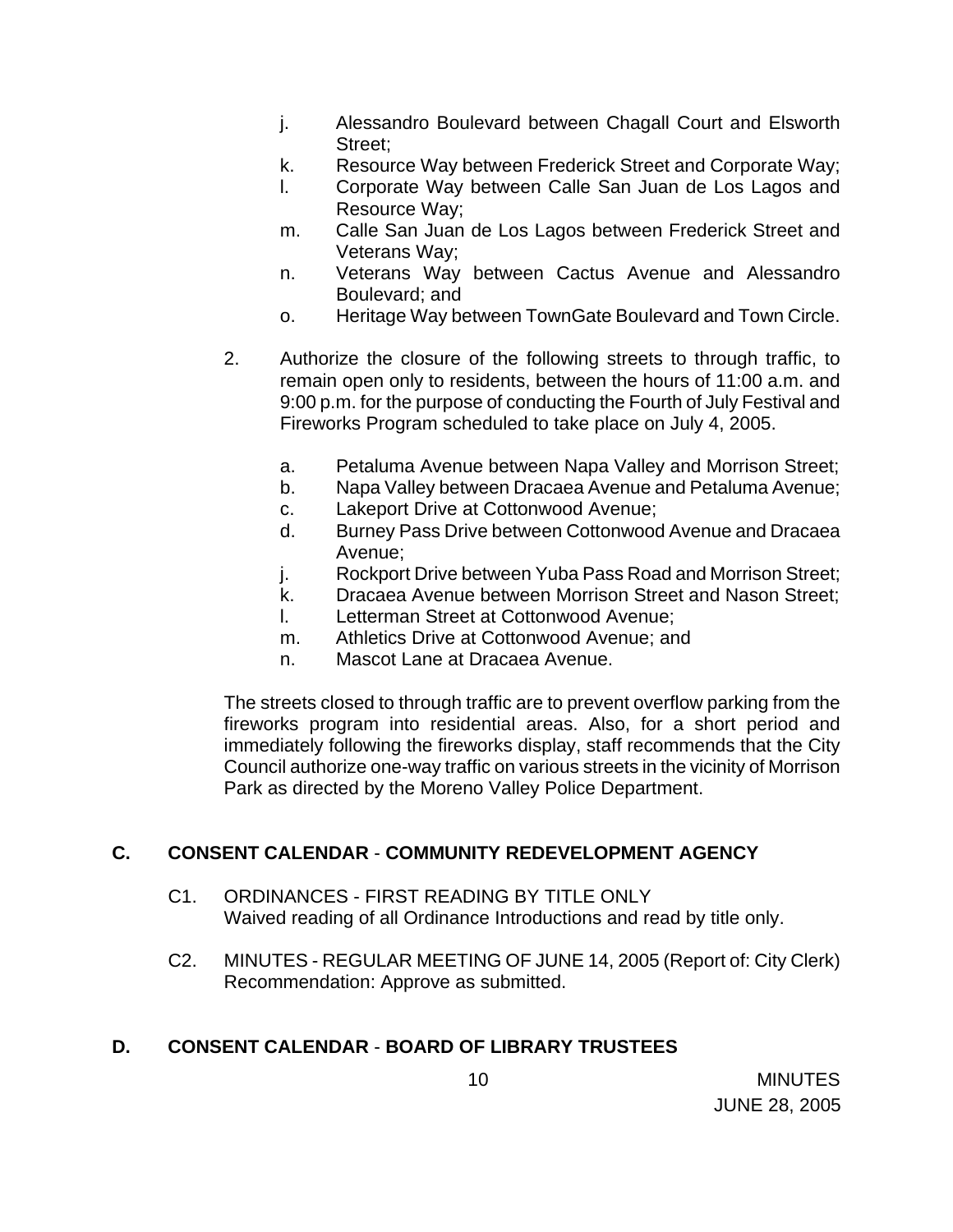- D1. ORDINANCES FIRST READING BY TITLE ONLY Waived reading of all Ordinance Introductions and read by title on
- D2. MINUTES REGULAR MEETING OF JUNE 14, 2005 (Report of: City Clerk) Recommendation: Approve as submitted.

## **Joint Consent Calendar Items A2. – D2. approved by a 4-0-1 vote. m/Batey, s/West, Mayor Pro Tem Flickinger absent.**

#### **E. PUBLIC HEARINGS**

- E1. DELINQUENT RESIDENTIAL SOLID WASTE ACCOUNTS (Report of: Public Works Department) Recommendation: That the City Council
	- 1) Approve placing the submitted list of delinquent solid waste accounts, available in the City Clerk's office, on the FY 2005/2006 Riverside County property tax roll for collection; and
	- 2) Adopt Resolution 2005-53, repealing, revising, and reenacting the provisions of Resolution 2000-51, authorizing the collection of delinquent and unpaid taxes and charges for refuse collection on the tax roll; and

Resolution No. 2005-53

 A Resolution of the City Council of the City of Moreno Valley, California, Repealing, Revising and Reenacting the Provisions of Resolution No. 2000-51, Authorizing the Collection of Delinquent and Unpaid Taxes and Charges for Refuse Collection on the Tax Roll

3) Direct the City Clerk to file with the Riverside County Auditor a certified copy of Resolution 2005-53 and the list of delinquent solid waste accounts as required by Section 5473.4 of the California Health and Safety Code and Section 6.02.030 of the City of Moreno Valley Municipal Code.

 Mayor Stewart opened the public testimony portion of the public hearing; there being none, public testimony was closed.

## **Approved by a 4-0-1 vote. m/White, s/West, Mayor Pro Tem Flickinger absent.**

E2. ADOPTION OF FY 2005-06 FEE RESOLUTION AND FEE SCHEDULE (Report of: Finance Department)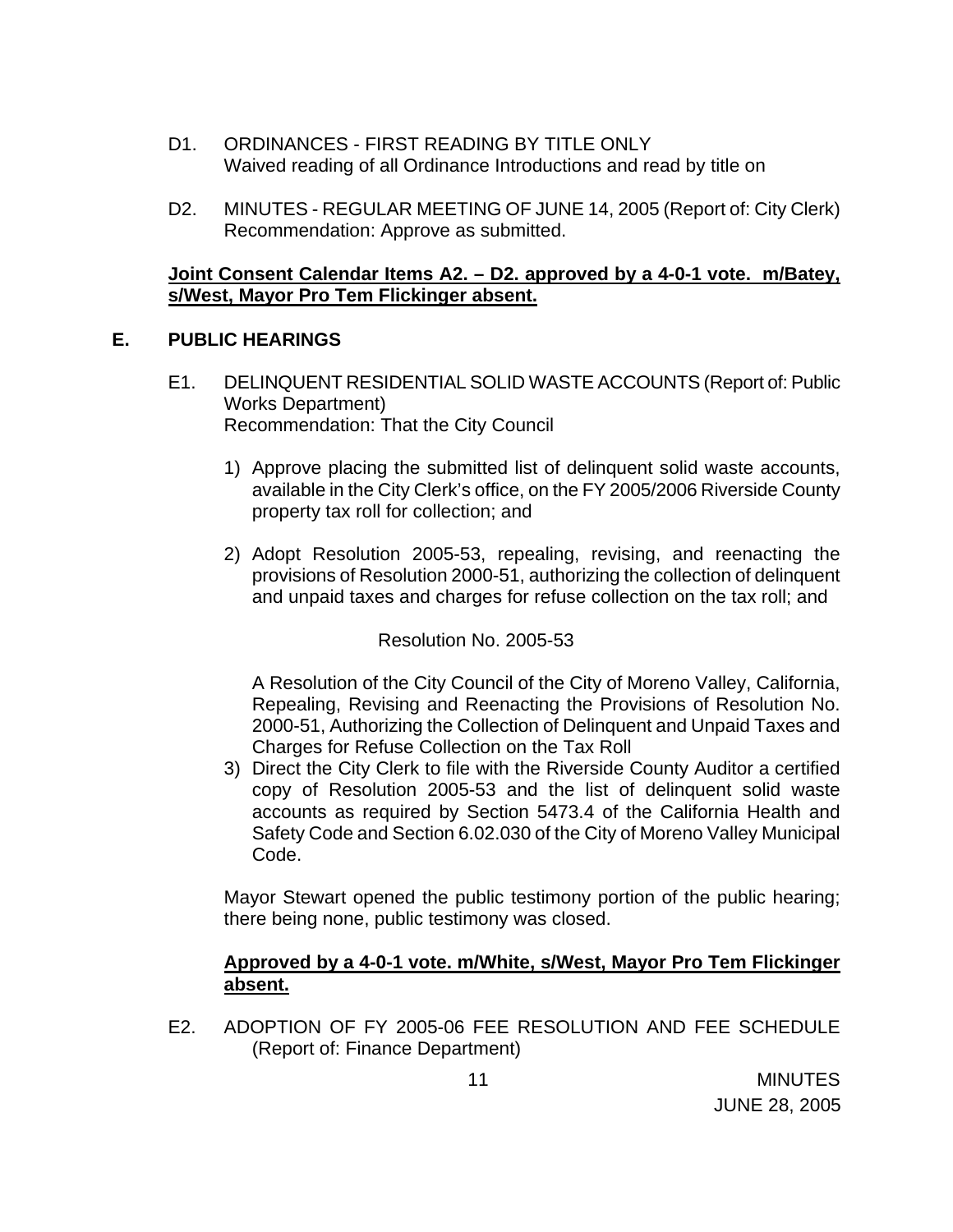Recommendation: That the City Council:

- 1. Conduct a Public Hearing to receive public input on the proposed FY 2005-06 Fee Schedule; and
- 2. Adopt Resolution No. 2005-54, approving the Fee Schedule for FY 2005-06.

#### Resolution No. 2005-54

A Resolution of the City Council of the City of Moreno Valley, California, Increasing and Establishing Specified Fees for Various Services; Maintaining the Present Level of Certain Fees; Reducing the Level of Certain Fees; and Incorporating Certain Prior Enactments

 Mayor Stewart opened the public testimony portion of the public hearing; there being none, public testimony was closed.

#### **Approved by a 4-0-1 vote. m/White, s/West, Mayor Pro Tem Flickinger absent.**

## **F. ITEMS REMOVED FROM CONSENT CALENDARS FOR DISCUSSION OR SEPARATE ACTION - NONE**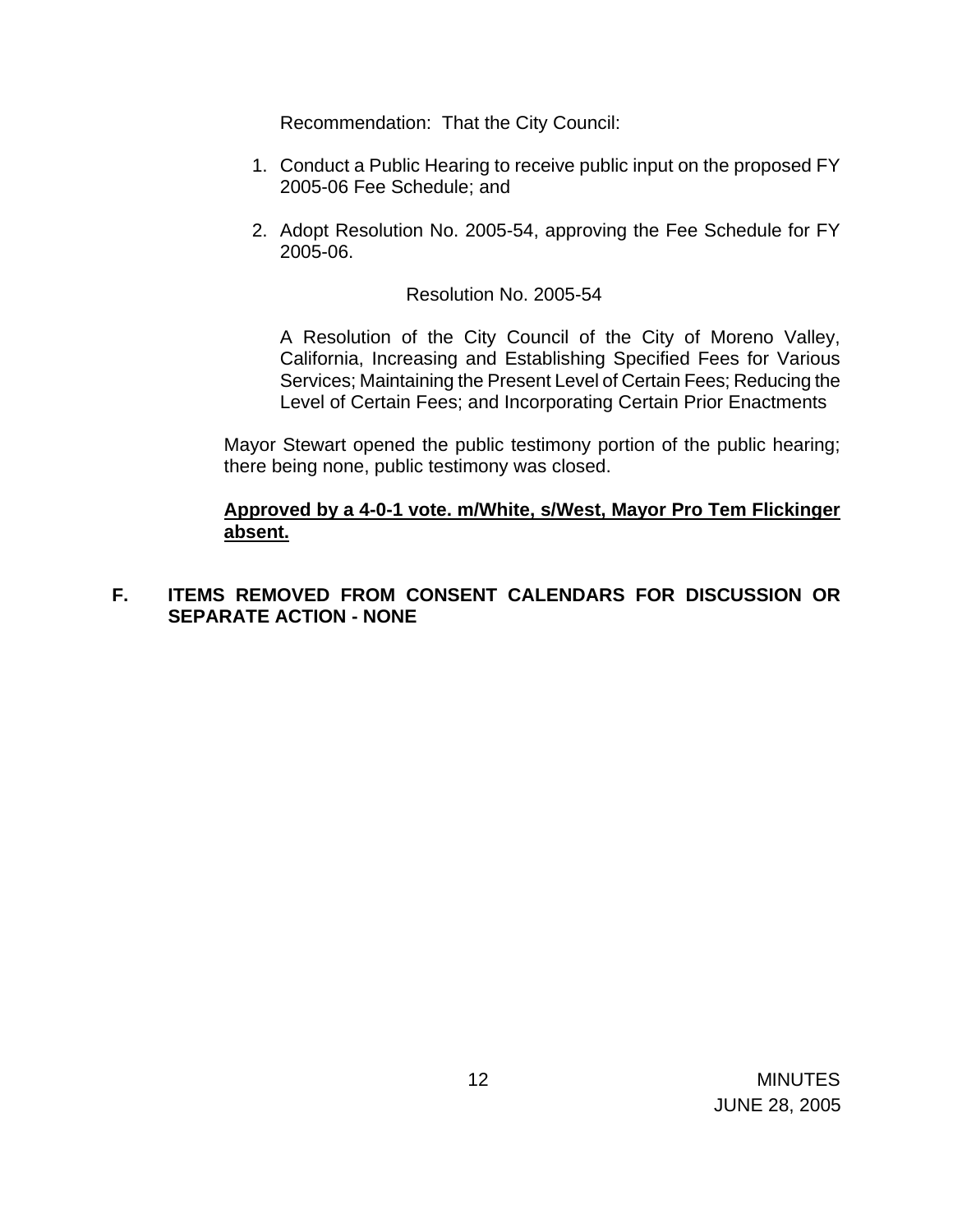#### **G. REPORTS**

- G1. APPOINTMENTS TO THE CITY COUNCIL BOARDS AND COMMISSIONS (Report of: City Clerk's Department) Recommendation: That the City Council:
	- 1) Review the ballots for appointments to various City Council Boards and Commissions (to be provided by the City Clerk) and mark your choices where appropriate; or
	- 2) If appointments are not made, declare the positions vacant and authorize the City Clerk to re-notice the positions as vacant.

 Mayor Stewart opened the agenda item for public comments; there being none, public comments were closed.

#### **Appointments made as follows:**

## **Cultural Preservation Board:**

Michelle Terese Gerard to a term expiring June 30, 2008

## **Ecological Protection Board:**

Gerald M. Budlong to a term expiring June 30, 2008 Scott B. Eastridge to a term expiring June 30, 2008

## **Library Commission:**

Richard Adams to a term expiring June 30, 2008 Dan Reed to a term expiring June 30, 2008

#### **Parks and Recreation Commission:**

 Ronald D. Crothers to a term expiring June 30, 2008 Larry Robinson to a term expiring June 30, 2008

#### **Recreational Trails Board:**

Margie Breitkreuz to a term expiring June 30, 2008

#### **Senior Citizens' Board:**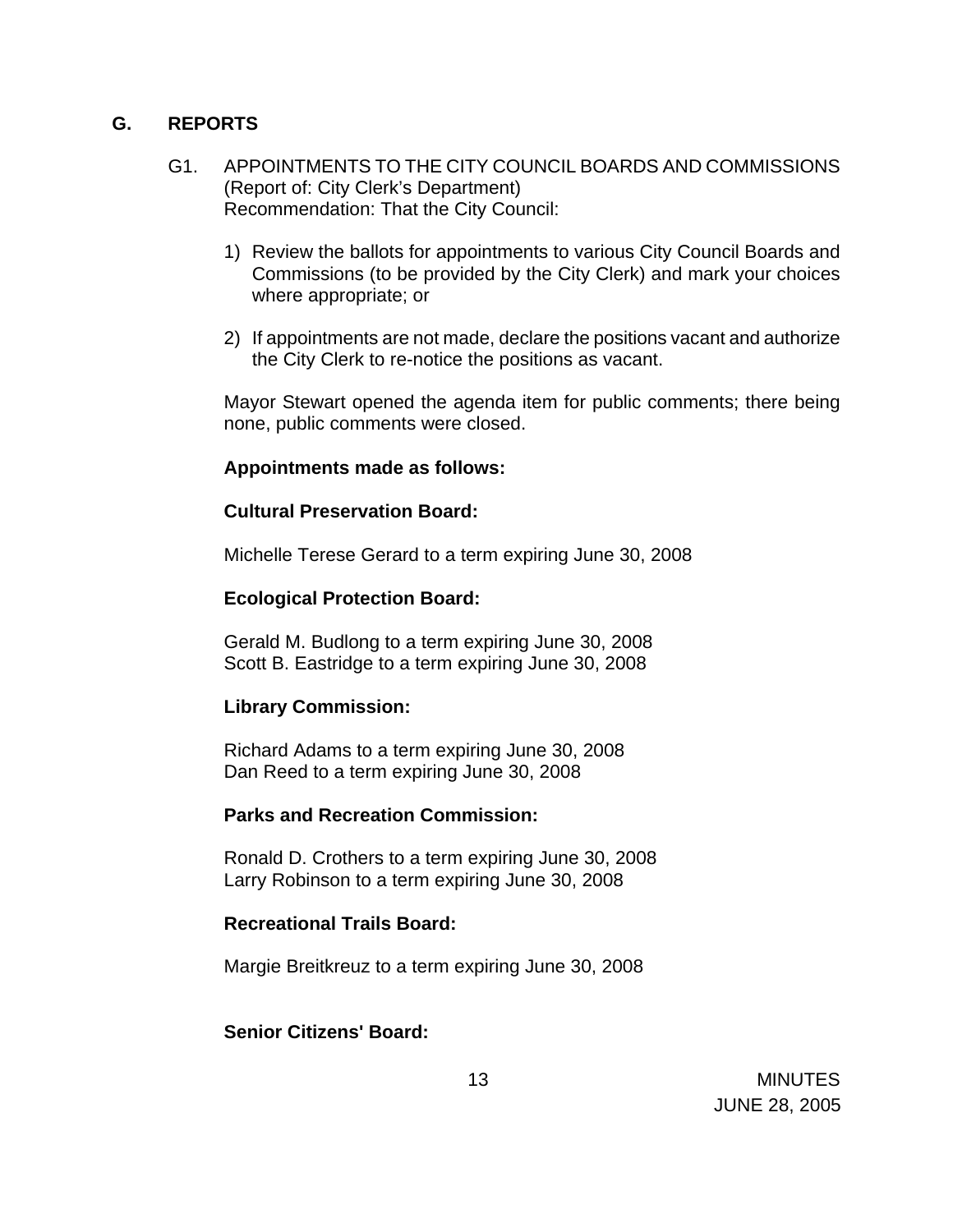Sheila Christopher to a term expiring June 30, 2008 Carlos Mendiola to a term expiring June 30, 2008 Nelson Samuel to a term expiring June 30, 2006

### **Traffic Safety Commission:**

Gerald L. Bagley to a term expiring June 30, 2008 Lawrence Baird to a term expiring June 30, 2008 Ronald R. Dudeck to a term expiring June 30, 2008

### **Approved by a 4-0-1 vote. m/White, s/West, Mayor Pro Tem Flickinger absent.**

G2. HELP ATTACK LITTER AND TRASH (HALT) DETERRENT PROGRAM (Report of: Community Development Department) Recommendation: That the City Council receive and file the information presented in the report regarding the Help Attack Litter and Trash (HALT) deterrent program.

 Mayor Stewart opened the agenda item for public comments; there being none, public comments were closed.

## **Approved by a 4-0-1 vote. m/Batey, s/West, Mayor Pro Tem Flickinger absent.**

G3. GLOBAL PREMIER DEVELOPMENT, INC. MOVAL BAY APARTMENTS, LP (BAY FAMILY APARTMENTS) FINANCIAL ASSISTANCE REQUEST AND RESOLUTION FOR TAX CREDIT APPLICATION (Report of: Economic Development Department) Recommendation: That the Redevelopment Agency Board adopt Resolution RDA 2005-05, a resolution of the Community Redevelopment Agency of the City of Moreno Valley regarding assistance to the Bay Family Apartments proposed by Global Premier Development, Inc.

## Resolution No. RDA 2005-05

 A Resolution of the Community Redevelopment Agency of the City of Moreno Valley Supporting the Bay Avenue Family Apartments Housing Development and Affirming its Intention to Provide Assistance to Moval Bay Apartments LP, a Subsidiary of Global Premier Development, Inc.

 Chairman Stewart opened the agenda item for public comments; there being none, public comments were closed.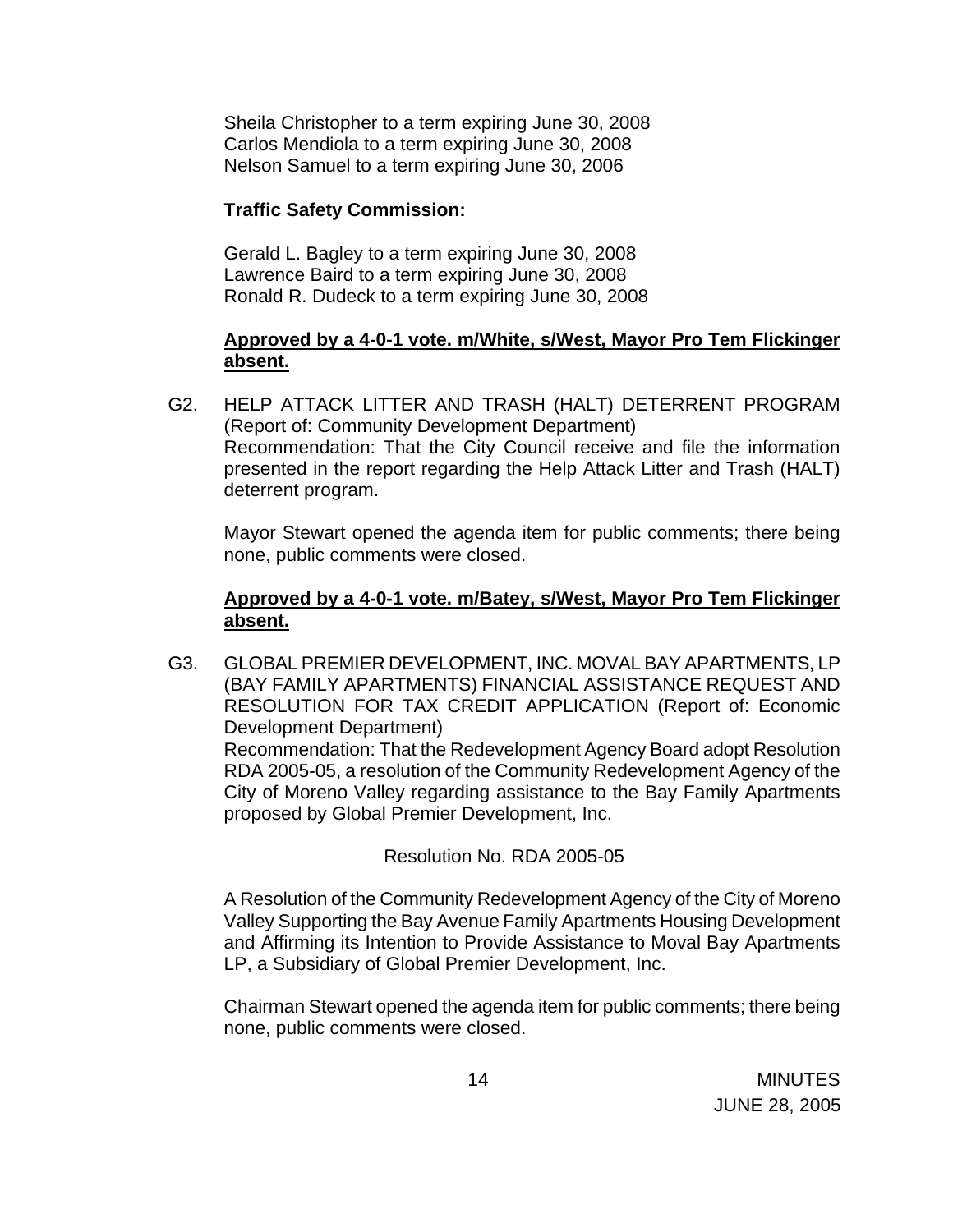## **Approved by a 4-0-1 vote. m/Batey, s/Stewart, Vice Chairman Flickinger absent.**

G4. RATIFICATION OF THE MEMORANDUM OF UNDERSTANDING (MOU) WITH THE CITY OF RIVERSIDE FOR OLD HIGHWAY 215 CORRIDOR ANNEXATION & DEVELOPMENT (Report of: City Manager) Recommendation: That the City Council ratify the MOU regarding joint annexation, planning, tax sharing, and street improvement for the area generally divided by Old Hwy 215, north of Alessandro Boulevard.

 Mayor Stewart opened the agenda item for public comments; there being none, public comments were closed.

## **Approved by a 4-0-1 vote. m/Batey, s/Flickinger, Mayor Pro Tem Flickinger absent.**

- G5. RECONSIDERATION OF VALIDATION OF MAIL BALLOT PROCEEDING FOR CSD ZONE E-1 (TOWNGATE) (Report of: Public Works Department) Recommendation: That the Mayor and Members of the City Council, acting in their respective capacities as President and Members of the Board of Directors of the Moreno Valley Community Services District (CSD), reconsider their previous validation of the mail ballot proceeding for CSD Zone E-1 (TownGate) and approve the following recommendation:
	- 1. Receive the revised Zone E-1 (TownGate) ballot count for June 14, 2005, Public Hearing, for the proposed CSD Zone E-1 annual charge adjustment;
	- 2. Verify, accept and validate the results of the revised ballot count as identified on the Revised Official Tally Sheet; file with the City Clerk's Office the accepted and validated Revised Official Tally Sheet; and
	- 3. If approved, authorize and impose the proposed CSD Zone E-1 (TownGate) annual charge adjustment.

 President Stewart opened the agenda item for public comments; there being none, public comments were closed.

## **Approved by a 4-0-1 vote. m/Batey, s/West, Vice President Flickinger absent.**

G6. CONTINUED REVIEW AND DISCUSSION ON FY 05/06 PROPOSED BUDGET (Report of: Finance Department) Recommendation: That the City Council continue its review of the FY 05/06 Proposed Budget. The budget is scheduled for adoption on July 12.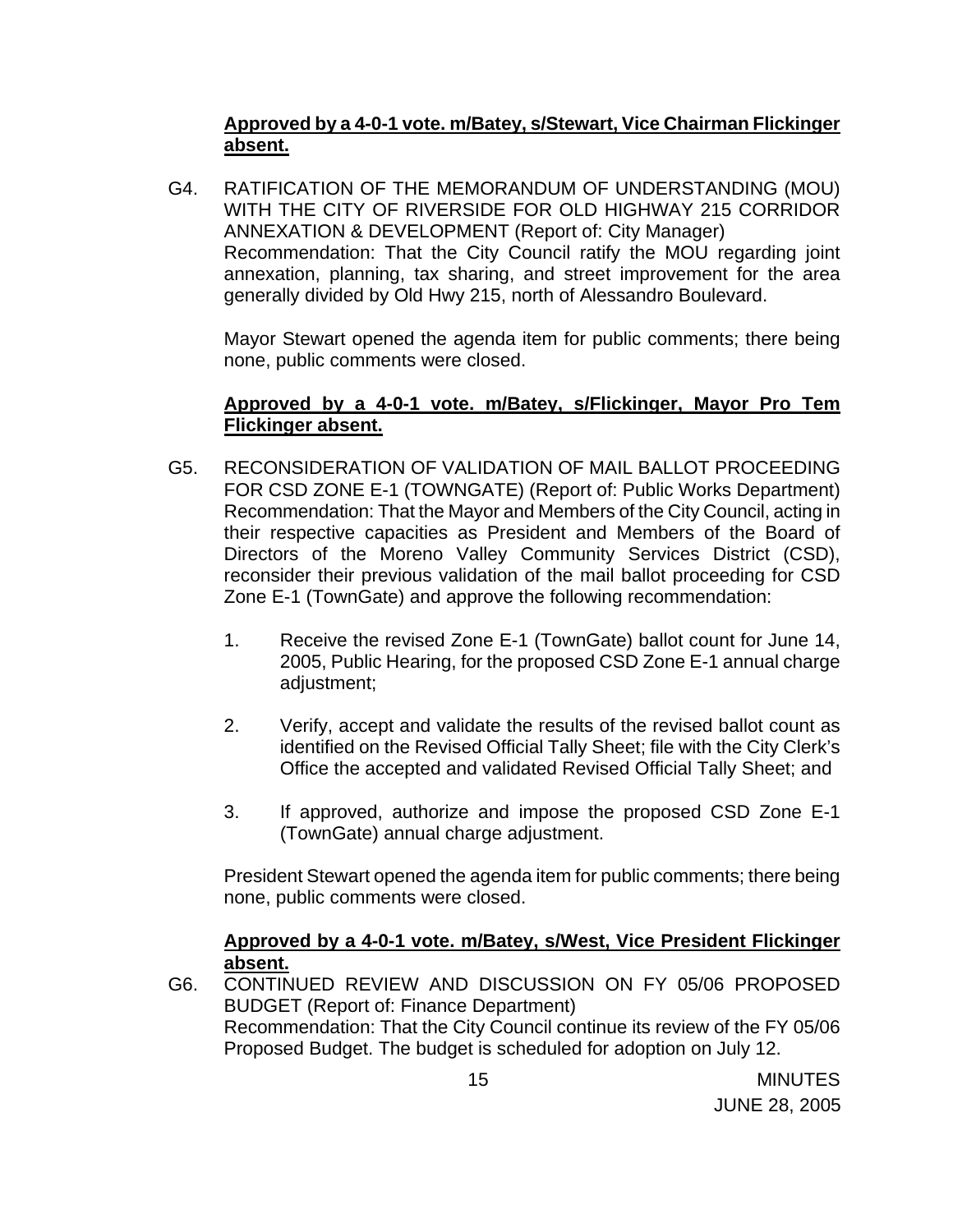Mayor Stewart opened the agenda item for public comment. Public comment was received from Daryl Terrell (submitted discourse for the public record).

 The Council continued its review of the FY 05/06 proposed budget which is scheduled for adoption on 7/12/05.

G7. LEGISLATIVE UPDATE (Report of: Interim Assistant City Manager) Recommendation: That the City Council receive and file the informational report.

Mayor Stewart opened the agenda item for public comments; there being none, public comments were closed.

## **Approved by a 4-0-1 vote. m/West, s/Batey, Mayor Pro Tem Flickinger absent.**

G8. CITY MANAGER'S REPORT (Informational Oral Presentation – not for Council action)

City Manager Rogers gave an update on the State's Teeter Fund.

## **H. LEGISLATIVE ACTIONS**

ORDINANCES - 1ST READING AND INTRODUCTION - NONE

ORDINANCES - 2ND READING AND ADOPTION - NONE

ORDINANCES - URGENCY ORDINANCES – NONE

RESOLUTIONS – NONE

## PUBLIC COMMENTS **ON ANY SUBJECT NOT ON THE AGENDA** UNDER THE JURISDICTION OF THE CITY COUNCIL ARE AS FOLLOWS:

Mark Vargas – President of the Moreno Valley Community Band Association

- 1) "Moreno Valley Premiere Youth Marching Band" youth outreach program program targets high school and college age youth – looking for students interested in joining the band
- 2) Presented the Council with official "MVP' shirts.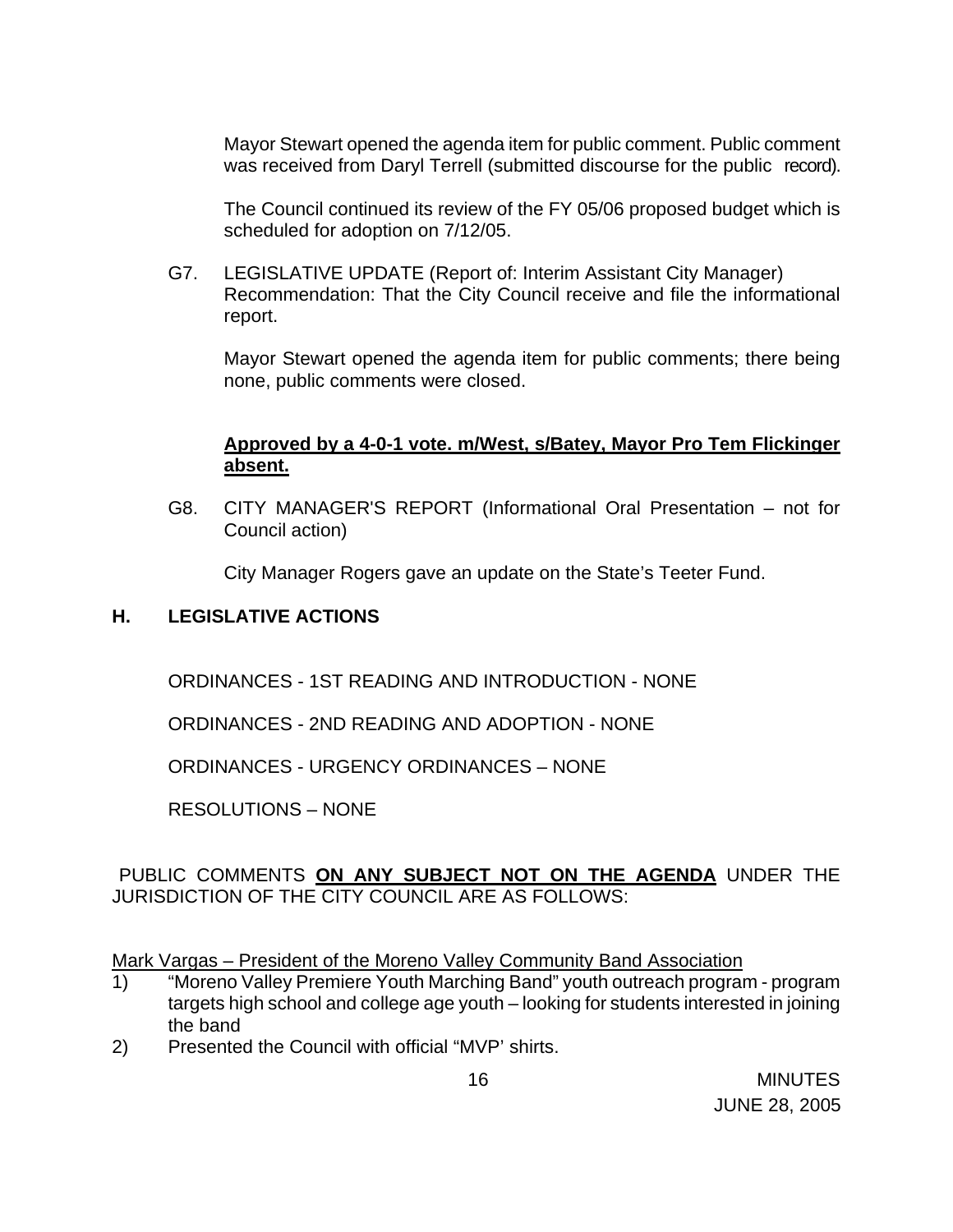## Daryl Terrell (submitted discourse for the public record)

- 1) Growth & development in City of Moreno Valley
- 2) Enhancing service levels
- 3) Tax base

## **CLOSING COMMENTS AND/OR REPORTS OF THE CITY COUNCIL, COMMUNITY SERVICES DISTRICT, OR COMMUNITY REDEVELOPMENT AGENCY**

#### Council Member Batey

- 1) Supports the Moreno Valley Premiere Youth Marching Band wholeheartedly great organization
- 2) July  $4^{th}$  coming up fireworks are illegal be safe call Fire Department regarding questions on clearing brush around property

## Council Member West

- 1) Commended the Parks & Recreation Department on their outstanding efforts in making the grand opening of the new Conference & Recreation Center a great success – he received very positive feedback from the public
- 2) Thanked Chief DiYorio for attending the community meeting with him last night

## Council Member White

- 1) Announced the "Concert for Heroes" being held on Sunday, July 3 at the Riverside National Cemetery – free to everyone
- 2) December 1-4, 2005 the City will celebrate its  $21^{st}$  Birthday at the Conference & Recreation Center

#### Mayor Stewart

- 1) Very proud of the new Conference & Recreation Center only problem is there are no restrooms behind the stage – inquired if there is a plan to correct this – need to address
- 2) Stated he has requested an additional four police officers in the budget need to give serious consideration
- 3) Would like MVTV-3 to broadcast a program showcasing the new Conference & Recreation Center
- 4) Basketball game between the Police Department and the Parks & Recreation Department – very entertaining
- 5) The first C-17 will be delivered to March Air Reserve Base on August 9 honored to have received an invitation
- 6) Asked the Parks & Recreation Director to give a report on the upcoming July  $4<sup>th</sup>$ festivities

## **CLOSED SESSION**